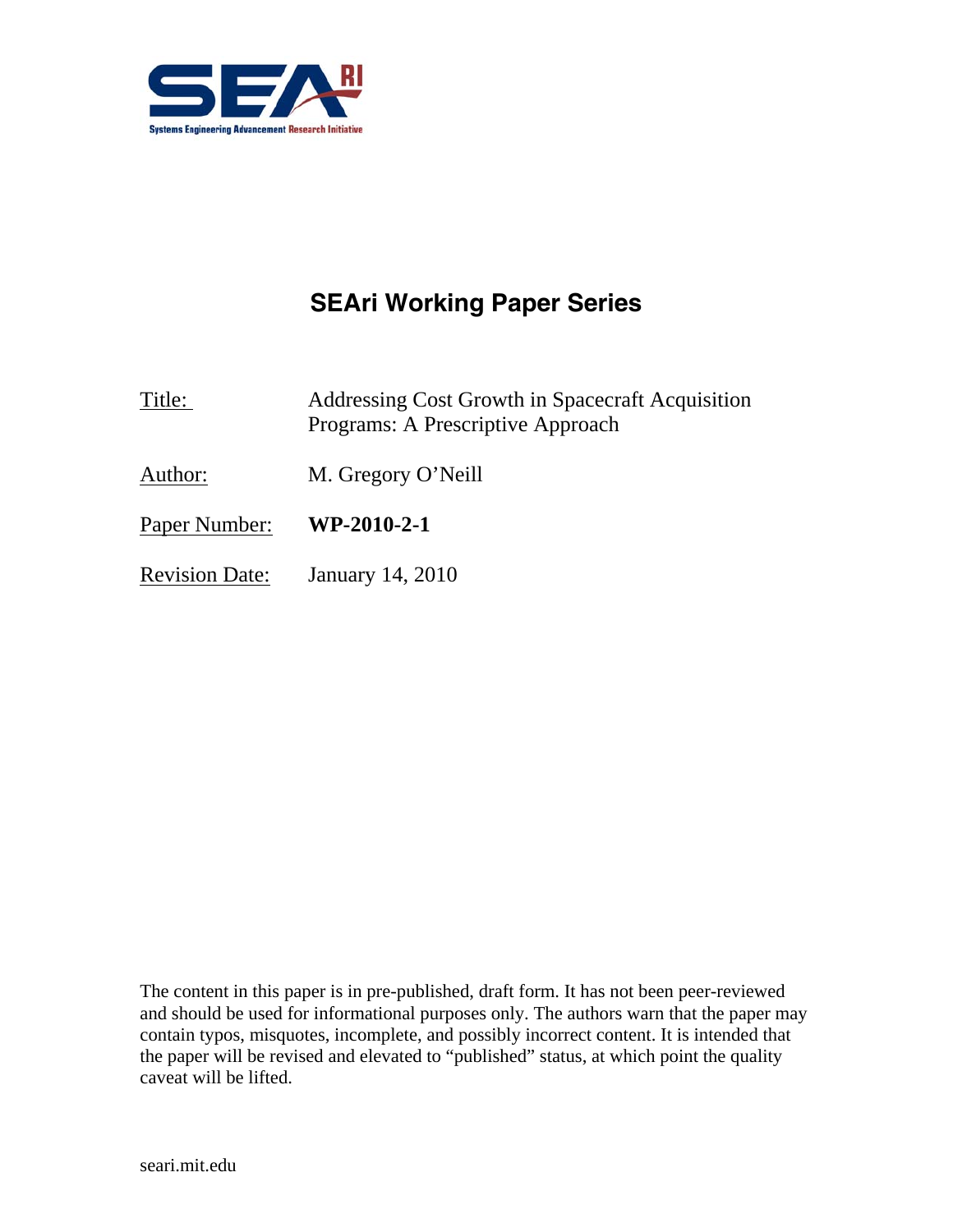# Addressing Cost Growth in Spacecraft Acquisition Programs: A Prescriptive Approach

M. Gregory O'Neill<sup>\*</sup>

Massachusetts Institute of Technology, Cambridge, MA 02139

Cost growth, defined as the act of exceeding a previously allocated budget, is undesirable, but historically rooted trend in spacecraft acquisition programs. In response to this trend, there have been numerous methodologies developed with the objective of reducing the occurrence and magnitude of cost growth in spacecraft acquisition programs. Subsequently, these methodologies have converged upon a similar philosophy in addressing cost growth, which relies on making the assumption that the cost growth experienced in historical spacecraft programs can appropriately predict the expected cost growth in future spacecraft programs; hence cost growth is estimated by analogy. In contrast, this research demonstrates a fundamentally different philosophy regarding cost growth through the provision of a methodology for avoiding and mitigating cost growth not relying on analogies to historical spacecraft programs. As such, this research both complements and expands upon previous methodologies and emphasizes active prevention and correction for avoiding cost growth in spacecraft acquisition programs. Subsequently, this research methodology supplies a means for quantitatively addressing cost growth in programs seeking to acquire spacecraft that are highly innovative  $(e.g.,$  fractionated spacecraft) and thus cannot be compared to historical spacecraft. The results of this research demonstrate that the methodology is a successful tool for avoiding and, at the very least, mitigating cost growth throughout the respective lifecycle of a given spacecraft acquisition program.

#### I. Introduction

 $\Gamma$  istorically, the cost of spacecraft has evolved appreciably over their respective programs. Consequently, this **Exercise** evolution rarely leads to spacecraft has evolved appreciably over their respective programs. Consequently, this evolution rarely leads to spacecraft becoming less expensive relative to their estimated cost durin stages of their respective program (e.g., NASA Phase A). Most notably, in surveying forty NASA space and science mission programs launched before 2007, these forty spacecraft mission (acquisition) programs saw, on average, a cost growth (increase) beyond programmatic reserves, from NASA Phase A/B estimates to cost at launch, of 26.9% (Emmons, Bitten, & Freaner, 2006). Additional studies have found that, for certain NASA space and science mission programs, this cost growth has been, again beyond programmatic reserves, as much as 175% or 320 FY2008\$M (Freaner, Bitten, Bearden, & Emmons, 2008). The clear concern for future space missions is thus the consistent and appreciable underestimation of spacecraft program costs made during the early stages of a given program; a trend that is, unfortunately, historically rooted in many NASA missions having occurred during the past four decades, and a trend that continues today with some of NASA's most prominent missions (Holtz-Eakin, 2004).

 Given the historical prevalence of cost growth in major spacecraft acquisition programs, there have been notable research efforts resulting in the suggestion of approaches for addressing, and thereby avoiding cost growth in a given acquisition program; these methods include The Aerospace Corporation's FRISK methodology and Tecolote's ACE methodology (Tecolote Research Inc., 2009a; Young, 1992). These research efforts have independently sought to discover the specific sources of cost growth in a given program and thereby stem the adverse effects of these sources, namely an increase in cost. Subsequently, these research efforts have collectively identified that there are factors both *internal* and *external* to a spacecraft acquisition program that lead to cost growth (Perry & Bruno, 2008). The internal factors include elements of an acquisition program such as new technology, mass budgets, project management, mission assurance, and systems engineering. And the external factors include elements such as launch vehicle procurement, pre-flight launch vehicle operations, and schedule slips.

 While previous research efforts quantitatively addressing cost growth have contributed numerous unique methods for avoiding cost growth in spacecraft acquisition programs, most of these methods share a common reliance on analogy to historical spacecraft programs for estimating cost growth. As such, these research methodologies are inappropriate for addressing, and thereby avoiding and mitigating cost growth in programs seeking to acquire highly innovative spacecraft (e.g., spacecraft interferometers, fractionated spacecraft) due to their

<u>.</u>

<sup>\*</sup> Graduate Research Assistant, Aeronautics and Astronautics, Bldg. E38-550, 77 Massachusetts Avenue, mgoneill@mit.edu.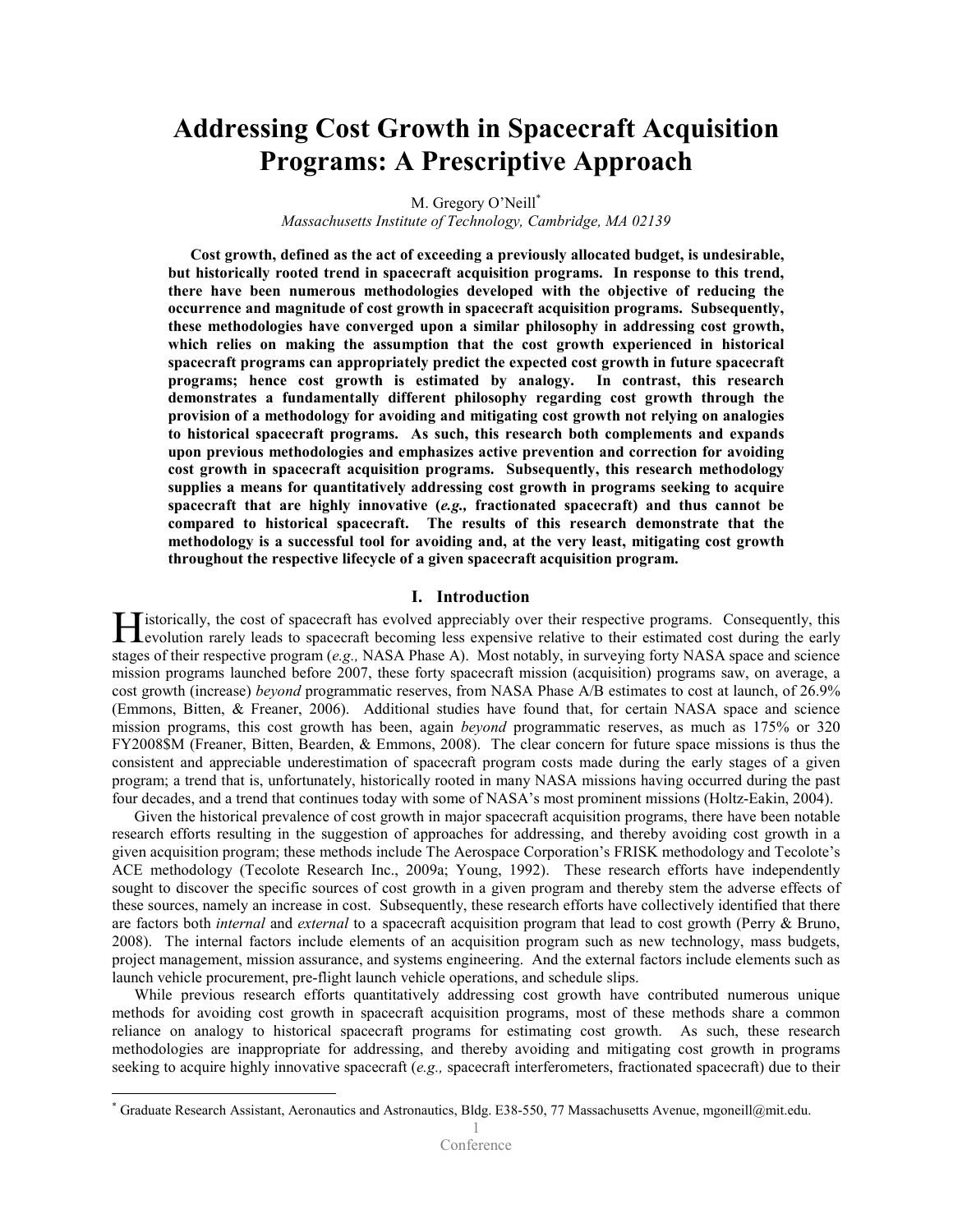creation of a new spacecraft acquisition program paradigm having limited, or no historical basis (Lawson, Lay, Johnston, & Beichman, 2007; M. Gregory O'Neill & Weigel, 2009; Michael Gregory O'Neill, 2009; Richards, Szajnfarber, M. Gregory O'Neill, & Weigel, 2009). Subsequently, this research seeks to develop a methodology for avoiding and mitigating cost growth in acquisition programs for highly innovative (and even unprecedented) spacecraft architectures, although, the methodology is broadly applicable to any spacecraft acquisition program. The methodology developed through this research and described hereafter enumerates the manifestation of cost growth in a given spacecraft program through the internal factors of programmatic efficiency and mass budgets. As such, the methodology provides continuous guidance for avoiding and mitigating cost overruns throughout the lifecycle of a given spacecraft acquisition program. In addition, the methodology is purposefully prescriptive thereby differentiating itself from all other cost growth methodologies that opt to use single-point percentages or "lump sums", rather than prescriptive guidance, to avoid cost growth in spacecraft acquisition programs.

#### II. Motivation

 The suppliant question is thus, why do spacecraft cost estimates made during the early (conceptual) design stages of an acquisition program have such a poor correlation with their respective costs after program completion, even when including programmatic cost reserves in the program? The most appropriate, albeit conceptual answer to this question is that spacecraft designs *evolve* over the course of a program lifecycle; this is to be expected given the natural increase in a spacecraft design's technical maturity as it transitions from a paper concept to an flight-ready system. Subsequently, this growth of technical maturity follows a path throughout a program that cannot be known with complete certainty, which gives rise for the need to include programmatic reserves when estimating the cost of a given spacecraft acquisition program. However, based on past NASA mission programs, it is evident that these programmatic reserves still cannot fully combat the appreciable cost growth in spacecraft over their respective acquisition programs. Specific reasons for cost growth - beyond programmatic reserves - have been cited by others and include an improper scope (*i.e.*, lack of technical definition) of the project/system during the early stages of design; need to undercut the cost budget to keep the program "realistic" and competitive in the current government and aerospace acquisition paradigm; and unforeseen technical complexity and thus research and development effort required (Bearden, Freaner, Bitten, Emmons, & Coonce, 2008; Emmons et al., 2006; Perry & Bruno, 2008).

 Addressing the issue of a spacecraft's cost growth over its respective program lifecycle is a notable challenge, given the inherent tradeoff between (1) the elements of a spacecraft acquisition program to be analyzed and subsequently used to develop a methodology for addressing cost growth; (2) the resources required to develop the methodology; and (3) the capability of the methodology in avoiding cost growth in future spacecraft acquisition programs. Nevertheless, avoiding and, at the very least, mitigating the cost growth experienced in a spacecraft acquisition program is of keen interest to program managers and stakeholders given the obvious benefits of avoiding cost overruns. This, coupled with the historical underestimation of spacecraft acquisition program costs, provides the fundamental source of motivation for the methodology developed through this research effort.

# III. Literature Review

The literature review provides a brief overview of industry-standard cost models and their lack of quantitatively accounting for cost growth in spacecraft programs. Following this discussion, several prominent methodologies specifically developed to address cost growth in spacecraft acquisition programs are discussed.

## A. Industry-Standard Cost Models

 In the context of a program lifecycle, spacecraft cost estimates made during the early stages of a program often heavily, if not exclusively, rely on industry-standard cost models, which employ parametric-based cost estimating relationships (CERs) (NASA, 2008). However, CERs, and hence these industry-standard cost models, make a critical assumption that a given spacecraft design will not change over the course of its respective program, which precludes CERs from accounting for cost growth in the spacecraft cost estimates they help to quantify. This conclusion is directly evident in surveying many prominent, industry-standard spacecraft cost models such as the Small Satellite Cost Model (SSCM) and the Unmanned Space Vehicle Cost Model (USCM), which derive their respective CERs through regression analyses on existing spacecraft, thereby not accounting for the inherent evolution of these spacecraft over their respective programs (Mahr & Richardson, 2002; Tecolote Research Inc., 2009b). Evidently, industry-standard spacecraft cost models share a common neglect in accounting for the cost growth in spacecraft acquisition programs.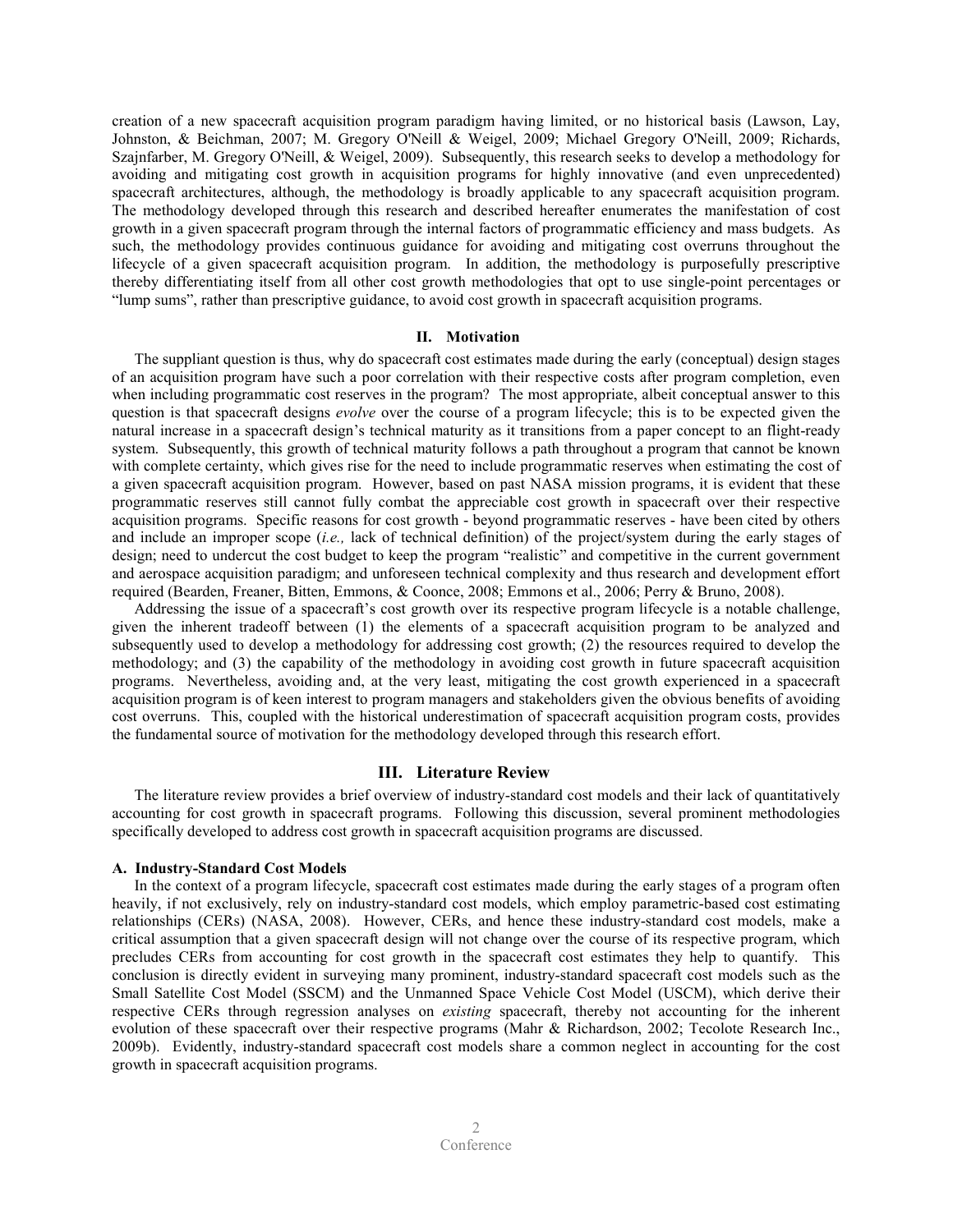## B. Cost Growth Methodologies

 In recent years, there have been several methodologies developed that to specifically address a given spacecraft's potential cost growth over its respective program, which may complement the cost estimation of that spacecraft using a parametric-based cost model. Note that these methodologies differ from the industry-standard spacecraft cost models in their specific objective of quantitatively and/or qualitatively addressing cost growth in spacecraft acquisition programs. In particular, there are three prominent methodologies that are representative of three of the four most commonly employed paradigms for estimating spacecraft cost growth; they are (1) Formal Risk Assessment (FRISK), developed by The Aerospace Corporation (Emmons & Bitten, 2009; Mahr & Richardson, 2002; NASA, 2008; Young, 1992); (2) Automated Cost Estimator (ACE) (NASA, 2008; Tecolote Research Inc., 2009a); and (3) general programmatic cost reserve (Emmons et al.,  $2006$ )<sup>1</sup>.

As stated previously, there are four cost-growth estimation paradigms; these are  $(1)$  *a priori* probabilistic,  $(2)$  *a* posteriori probabilistic, (3) end-cost analogy, and (4) detailed bottom-up. (1) The a priori probabilistic paradigm includes cost growth methodologies that quantitatively address cost growth in a given spacecraft acquisition program using probabilistic distributions of an assumed form; the FRISK methodology belongs to this paradigm. (2) The a posteriori probabilistic paradigm includes cost growth methodologies that quantitatively address cost growth in a given spacecraft acquisition program using probabilistic distributions that *do not have an assumed form*; the ACE methodology belongs to this paradigm. (3) The end-cost analogy paradigm includes cost growth methodologies that quantitatively address cost growth in a given spacecraft acquisition program via a single multiplicative factor; the general programmatic reserve methodology belongs to this paradigm. (4) Lastly, the detailed bottom-up paradigm includes cost growth methodologies that stochastically address cost growth in a given spacecraft acquisition program via the use of scenario-based Monte Carlo Analyses or Markov Processes; these scenarios can be based on any constituents of a program. A succinct overview of these four paradigms is implicitly detailed in the 2008 NASA Cost Estimating Handbook; this book also provides a good starting point for understanding the cost growth methodologies that fit within these four paradigms as well as their respective inputs, outputs, advantages, and disadvantages (NASA, 2008).

 Notably, all four of these cost growth estimation paradigms and the respective methodologies belonging to each provided limited, if any, prescriptive information for avoiding or mitigating cost growth continuously over the lifecycle of a program. Rather, most of these methodologies focus on assigning probabilities of completion at cost, or "lump sum" increases to an estimated spacecraft program cost to "account" for cost growth. In addition, the first three cost estimation paradigms (i.e., a priori probabilistic, a posteriori probabilistic, and end-cost analogy) contain cost growth estimation methodologies that all share a common philosophy that leads to a reliance on quantifying the cost growth of spacecraft acquisition programs via analogies with historical spacecraft - a subtle, but ever so critical assumption. Consequently, this critical assumption narrows the scope of spacecraft acquisition programs that can be appropriately treated by these methodologies.

# IV. Research Methodology

# A. Cost Growth Time Interval

<u>.</u>

 An oft-neglected aspect of literature describing the development and application of research having the objective of addressing spacecraft cost growth is the time interval over which cost growth is quantified. The quantification of cost growth within a given spacecraft acquisition program requires both a basis (start) cost and an end (final) cost, the difference and ratio of the latter and former yielding the absolute and percentage cost growth in the spacecraft program respectively. For example, in adopting NASA's program lifecycle framework, cost growth could be quantified from a programs estimated cost at Pre-Phase A (conceptual studies) to the programs cost at the end of Phase D (launch). Regardless of the two "time-points" within a program used to quantify and thus address cost growth, they need to be explicitly elicited rather than leaving the reader to speculate as to the bounds used for cost growth. In the case of this research and subsequent methodology, cost growth is defined and therefore addressed for the time interval between the conceptual spacecraft development stage (NASA Pre-Phase A) and system closeout (NASA Phase F). Thus, the cost growth considered herein encapsulates the evolution of a spacecraft acquisition program and its respective cost from concept development, through launch and mission operations, until system deorbit and shutdown at end-of-life (EoL). Subsequently, the methodology developed and demonstrated through this research can be continually applied to track, avoid, and mitigate cost growth at any point during a spacecraft acquisition program falling between the two extremes of this time interval.

<sup>&</sup>lt;sup>1</sup> Please refer to the 2008 NASA Cost Estimating Handbook for further examples of cost-growth methodologies; note that these methodologies will fall into one of four cost-growth estimation paradigms mentioned hereafter (NASA, 2008).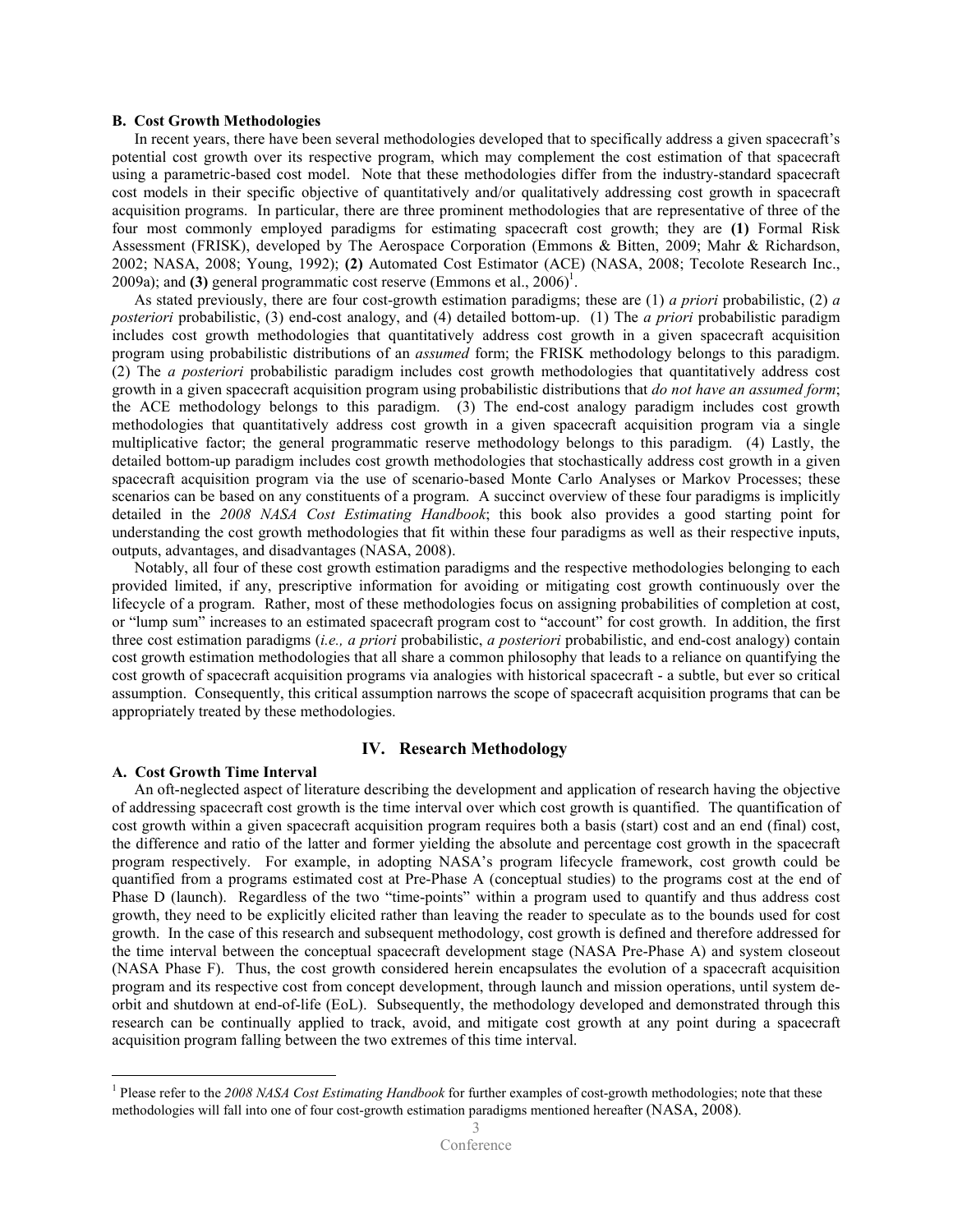## B. Methodology Overview

This research effort is motivated, just as other cost growth methodologies have been, through the response to the fundamental question, what is the purpose of addressing a spacecraft's respective cost growth? A succinct answer to this question is that addressing spacecraft cost growth is purported to improve the correlation between a program's estimated and actual cost budget. Subsequently, this research effort has lead to the development of a methodology that hopes to confirm this response by focusing on the programmatic efficiency and mass budget elements of a given

spacecraft program, which may manifest themselves as cost growth. Specifically, this methodology, as shown in Figure 1, is prescriptive in that, for a given program budget, cost growth in a spacecraft can be actively avoided and mitigated through a formal understanding of how cost growth is

-



Figure 1. Research Methodology Overview.

continually manifested in the program. In this sense, employing this research methodology provides a means for guiding the cost of a spacecraft acquisition program at a level of technical design via programmatic efficiency and mass budgets such that the *evolution* of the spacecraft design over its respective program does not lead to a cost overrun. Therefore, this methodology implicitly accounts for, and addresses the cost growth of a given spacecraft over its respective program lifecycle in an entirely prescriptive manner, thereby not making any strategy for avoiding or mitigating cost growth dependent on historical spacecraft acquisition programs (i.e., analogies).

 The research methodology begins through a specification of the time interval over which cost growth is considered and thus avoided or mitigated. Since this methodology can be recursively applied as a program evolves over time, any cost growth avoidance or mitigation strategies developed by applying the methodology are relevant only at the beginning of the presently defined time interval. The beginning and end of the time interval is denoted by  $T_i$  and  $T_f$ , or the lower and upper bound of the time interval, respectively. Therefore, specification of the time bounds for the cost growth is a necessary first step of the methodology. Following this, the spacecraft mission and architecture need to be defined, for example, a remote sensing mission being performed by a monolithic spacecraft. The next crucial element of the methodology is defining the program cost budget at time  $T_i$  this can be specified by a program manager or some other aggregation of the program's respective stakeholders.

With these four elements of the methodology specified, the next step is to generate a solution space at the system-level (*i.e.*, the level at which metrics characterizing a spacecraft encompass the entire spacecraft and its respective program). The system-level solution space(s) can then be refined down to a subsystem-level, if desired. The solution space is used to understand how cost growth is manifested through elements of a given spacecraft acquisition program from  $T_i$  forward, and it contains all potential solutions (*i.e.*, candidate spacecraft architectures) that will achieve the previously defined mission objectives. Thus, since every candidate spacecraft architecture in the solution space has an identical performance, they are all equivalent in terms of utility - but not cost - provided to the mission stakeholders. Specifically, this research enumerates the solution space, and hence potential for cost growth, through the programmatic efficiency and mass budget aspects of a spacecraft acquisition program.

For a given spacecraft program budget, spacecraft architecture, and mission, these solution spaces can be used to provide a prescriptive means for avoiding or mitigating cost growth in a spacecraft acquisition program on the basis of the dimensions (characterizations) a spacecraft program enumerated in the solution space. Since the program budget will uniquely specify a cost that cannot be exceeded, all the solutions within the solution space will provide the context for how that program budget can be adhered to and, if in the case of a predicted cost overrun, how the spacecraft design or program needs to change to stay within its respective budget. Prescriptions derived from a given solution space therefore lead to the creation of cost growth avoidance and/or mitigation (reduction) strategies, which can be interpreted as preventative and/or corrective actions (to be taken) in a program at time  $T_i^2$ .

 While the description of this research methodology hereafter provides one instantiation of the specific constituents of the research methodology shown in Figure 1, these are only suggestion and, as such, Figure 1 is purposefully abstract. This abstract depiction of the methodology is intended to enforce the notion that the one should populate each constituent of the methodology with tools/approaches, from generating solution spaces to defining a spacecraft architecture, that best suit the needs of the spacecraft acquisition program at hand.

 $2$  Given that the research methodology enables the effective management of a given spacecraft acquisition program's cost, it may be particularly valuable to organizations attempting to minimize (or avoid) cost overruns across a portfolio of programs.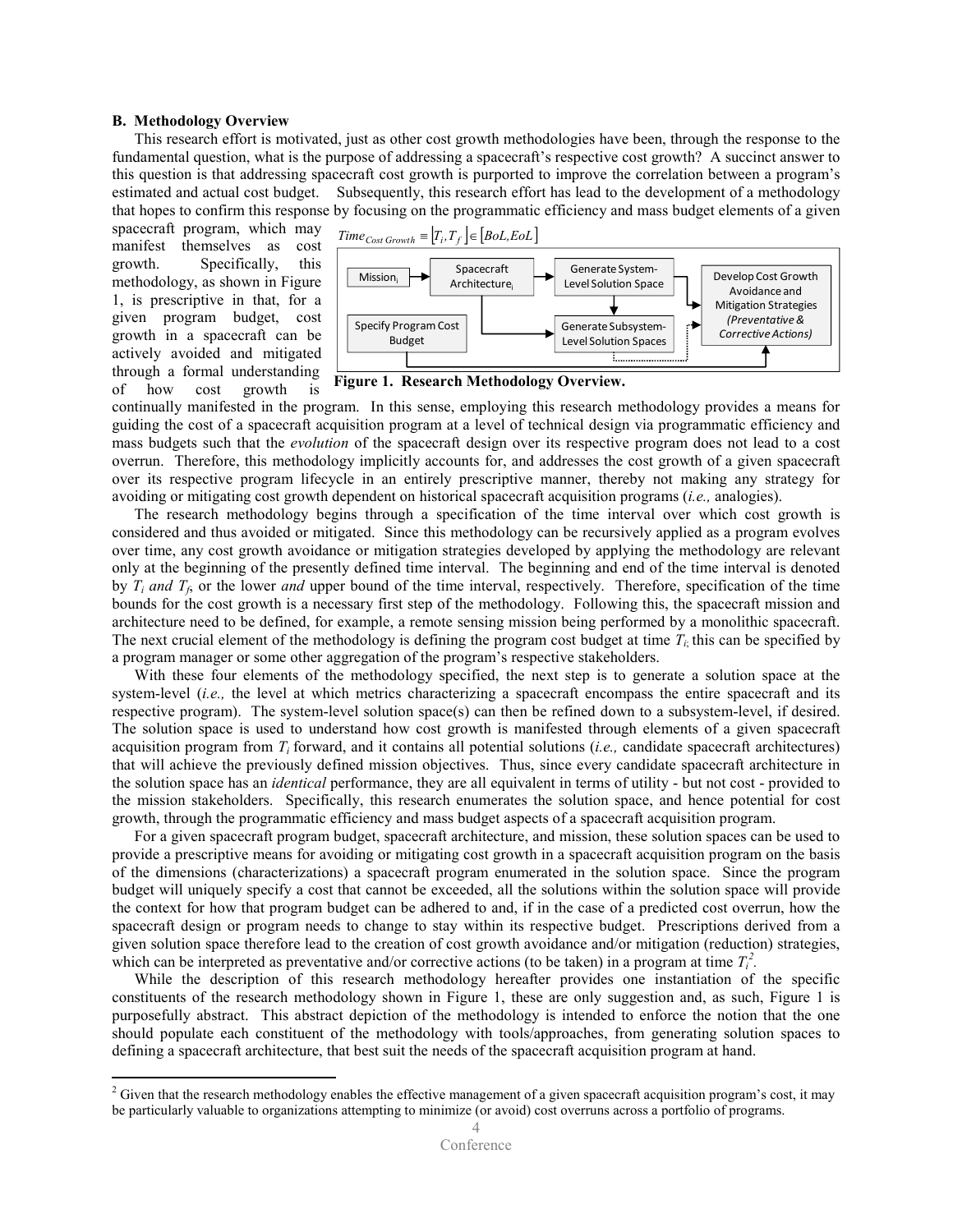# V. Case Study

 A case study is employed to demonstrate the applicability of, and foster confidence in, the methodology developed through this research effort, which has the objective of providing a prescriptive means for avoiding or, at the very least, mitigating cost growth in spacecraft acquisition programs. Specifically, the case study considers a monolithic spacecraft performing a remote sensing mission. Fortunately, a high-fidelity spacecraft evaluation tool, called the Spacecraft Evaluation Tool (SET), was available to define and generate the constituents of the research methodology described previously. The SET was developed by the author specifically for the purpose of designing and assessing monolithic and fractionated spacecraft, and it was found to be readily extensible to this research methodology (O'Neill 2009; O'Neill & Weigel, 2009). While the SET, and therefore case study could have trivially considered a fractionated spacecraft as the system of interest, a monolithic spacecraft was selected to avoid inadvertently focusing on interesting insights about fractionated spacecraft, which would have ultimately detracted from demonstrating the intrinsic benefits provided by the research methodology.

#### A. Time Interval

 In the case study the time interval, over which cost growth is addressed, is from the spacecraft acquisition program conception and initial concept studies (NASA Pre-phase A) to EoL (NASA Phase F). Therefore,  $T_i$  and  $T_f$  are the time at program concept studies and closeout respectively (see Figure 2). Any time interval for the case study would have been suitable as it would have readily

# NASA Program Lifecycle

- $T_i \rightarrow \text{Pre-Phase A: Concept Studies}$ 
	- $\rightarrow$  Phase A: Concept & Technology Development
	- $\rightarrow$  Phase B: Preliminary Design & Technology Completion
- $\rightarrow$  Phase C: Final Design and Fabrication
- $\rightarrow$  Phase D: System Assembly, Integration & Test, and Launch
- $\rightarrow$  Phase E: Operations & Sustainment
- $T_f \rightarrow \textbf{Phase F: Closeout}$

# Figure 2. Time Interval Representation.

demonstrated the applicability of the research methodology to any time-period within a given spacecraft program. And keep in mind that this methodology can be recursively applied to any time interval within a given spacecraft acquisition program lifecycle. Subsequently, any cost growth avoidance and mitigation strategies developed are applicable only at time  $T_i$  in the time interval because as soon as the program matures, these strategies will necessarily change on the basis of new information and accrued costs.

#### B. Mission

 The mission considered in the case study is a 7-year, Earth-based, remote sensing mission (RSM). Spacecraft performing such missions make observations of the Earth over a specific range or ranges of the electromagnetic spectrum; often the range(s) is(are) in the visible, infrared, and near-infrared portions of the electromagnetic spectrum. The RSM observations reflect the particular Earth coverage statistics required by the mission at hand and may include observing all/part of Earth's surface, oceans, atmosphere, magnetosphere, weather, resources, health of crops, and/or pollution. The case study considered herein entails a spacecraft performing a RSM with the objective of capturing visible wavelength images of the Earth's surface. The spacecraft therefore has an optical mirror system (i.e., telescope) as its payload instrument that has a 1-meter ground resolution (payload performance). And, for the purposes of this case study, the spacecraft has an orbit altitude and inclination of 700 km and 98° respectively; a common altitude and inclination for Earth-based, RSMs (consider GeoEye-1, Landsat-7, and EOS Aqua).

# C. Spacecraft Architecture

The spacecraft architecture considered in this case study (i.e., the system of interest) is a monolithic spacecraft that has the following subsystems: tracking, telemetry, and control; attitude control; guidance control; propulsion; thermal control; structures and wiring; a RSM optical mirror payload (telescope); communications; computer and command & data handling; attitude determination; guidance navigation; and electrical power generation and storage. The collective functionality of these subsystems enables the monolithic spacecraft to achieve the focal mission objective, namely, capturing and transmitting 1-meter resolution, visible-wavelength images of the Earth's surface.

#### D. Specify Program Cost Budget

The spacecraft program cost budget also needs to be specified at time  $T_i$  in the program and must quantify the allowable cost of the program for the specified time interval (*i.e.*, from  $T_i$  and  $T_j$ ). This budget can be determined by a program manager or any aggregation of program stakeholders. Given that this case study is hypothetical, at time equal  $T_i$ , the program budget, from  $T_i$  and  $T_f$ , is assumed to be specified by the program manager and equal to 700 (FY2008\$M). Note, as the research methodology is recursively applied over the course of a given program lifecycle, the budget value can be revised based on new information, funding allocations, and accrued costs.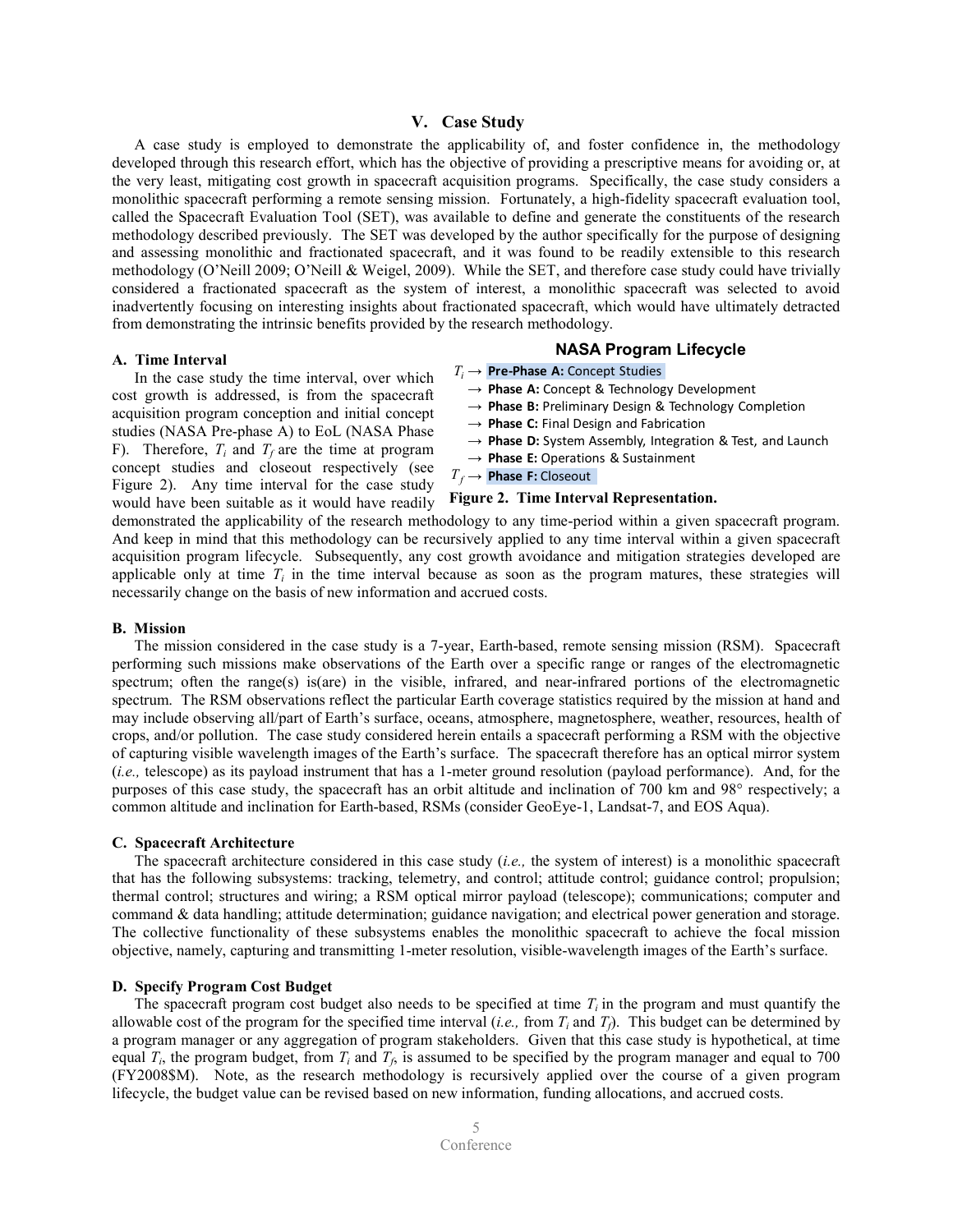#### E. Generate System-Level Solution Space

 The solution space for the monolithic spacecraft and mission considered in this case study was generated using the Spacecraft Evaluation Tool (SET). The system-level solution space characterizes the aggregation of all spacecraft program constituents, rather than individual subsystems. The solution space contains candidate monolithic spacecraft architectures and specifically characterizes them relative to their respective lifecycle cost, mass, and programmatic efficiency; each of these metrics will be described in turn. For this case study, the solution space provides, at time  $T_i$  in the program, estimates of spacecraft cost at time  $T_f$ , relative to the estimated final mass of the spacecraft and assumed programmatic efficiency throughout the program lifecycle.

# 1. System Static Lifecycle Cost

The system static lifecycle cost quantifies the total cost of a given monolithic spacecraft from  $T_i$  and  $T_f$ , that is, the time interval considered. The lifecycle cost constituents, the sum of which yield the lifecycle cost, include both nonrecurring (NRE) and recurring (RE, aka T1) costs for the spacecraft. Depending on the time interval, the NRE costs may include the cost of researching, designing, developing, manufacturing, integrating, testing, assembling, and launching the spacecraft. And depending on the time interval, the RE costs may include the cost of researching, designing, developing, manufacturing, integrating, testing, assembling, operations support, human labor, and ground station facilities. The totality of these NRE and RE costs is the lifecycle cost of a given monolithic spacecraft over the respective mission lifecycle between the bounds of the specified time interval. The system *static* lifecycle cost is a special form of system lifecycle cost and it quantifies the lifecycle cost of a spacecraft given an ideal lifecycle, that is, there are no launch vehicle or spacecraft on-orbit failures during the lifecycle; hence the system static lifecycle cost is the lower bound cost for a given spacecraft program.

#### 2. System Mass

 The system mass is the total mass of the spacecraft, meaning the summation of the mass for all respective hardware constituents present in the spacecraft. The system mass is one of the dimensions along which spacecraft cost growth can occur, since a spacecraft's mass and cost have a strong, positive correlation. In generating the solution space, mass is one of the two independent variables used to explore the manifestations of cost growth in a spacecraft. Therefore, if the expected mass of a spacecraft decreases or increases, the expected spacecraft cost and hence cost growth relative to the program budget, will decrease and increase respectively.

#### 3. Programmatic Efficiency

 The programmatic efficiency is defined as the hours expected, to the hours actually required, for completing a given task within a program. The tasks span all elements of a program including activities related to researching, designing, developing, manufacturing, integrating, testing, assembling, operations support, and human labor. In quantifying the programmatic efficiency, these tasks are not separated but rather aggregated due to the fidelity of the cost model in the SET. Given that the SET is conceptual spacecraft modeling tool, the datum for the hours expected, and hence datum programmatic efficiency, is determined from the 2008 NASA Cost Estimating Handbook and NASA Cost Estimating Website (NASA, 2008, 2009). Using these sources, a NASA-standard Beta distribution of costs is employed to establish the cumulative expenditure of costs during a spacecraft's development and, additionally, establish an expected programmatic efficiency for the particular mission and spacecraft considered in

this case study. Changes in programmatic efficiency manifest themselves in the form of cost growth and reduction (see Figure 3). If the efficiency of a given program is lower than the datum, thereby implying that the labor force is taking longer than expected to complete the program's respective tasks, then the cost per-unit-time, and hence potential for cost growth increases. Conversely, if the efficiency of a given program is higher than the datum, thereby implying that the labor force is taking less time than expected to complete the program's



respective tasks, then the cost Figure 3. Programmatic Efficiency and Cumulative Cost.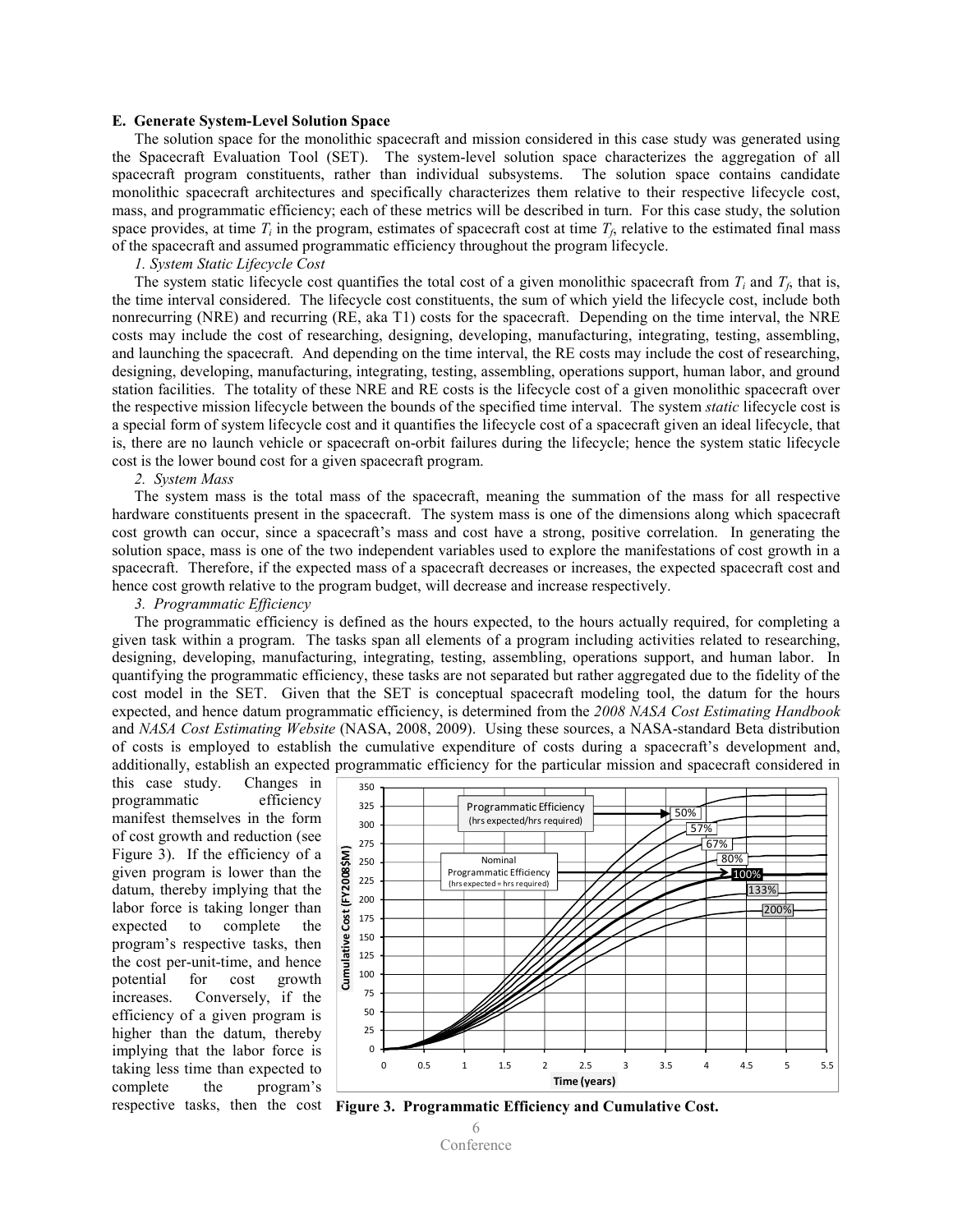per-unit-time, and hence potential for cost growth decreases. Figure 3 depicts the relationship between cost growth and programmatic efficiency over a notional 5-year development cycle for a monolithic spacecraft as a function of the cumulative cost distribution for that spacecraft. For this case study, the programmatic efficiency was varied between 50% (1 hr expected/2 hrs required) to 200% (1 hr expected/0.5 hrs required).

## 4. Manifestation of Cost Growth

 As mentioned previously, this research methodology seeks to explore and thus prescribe preventative and correction strategies (actions) for avoiding and mitigating cost growth in spacecraft acquisition programs. These strategies are thus developed and executed along the two independent variables of system mass and programmatic efficiency, which characterize a given spacecraft (program) and subsequently may manifest themselves as cost growth in that program (see Figure 4). Before proceeding, it is worth mentioning that there are plenty of other

manifestations of cost growth in a spacecraft program that were mentioned earlier, which could have been used to generate the solution space. However, system mass and programmatic efficiency were selected on the basis of their encompassing nature of a spacecraft design and program, and hence cost during the early (conceptual) stages of a program. This is not to say that these two metrics provide a holistic representation cost growth sources, but the manifestation of cost growth through system mass and programmatic efficiency is realistic to many spacecraft acquisition programs, as these two characteristics of a spacecraft (program) inevitably encapsulate numerous other, more subtle, manifestations of cost growth. In the



case of mass and programmatic efficiency, sources of cost growth encapsulated by these two metrics include technical immaturity (uncertainty) in a design, requirements creep, and unforeseen programmatic delays. Hence, the use of mass and programmatic efficiency as surrogates for a multitude of cost growth sources is reasonable given the time interval considered in this case study. Subsequently, the solution space uses system mass and programmatic efficiency to enumerate candidate spacecraft architectures. Recall, however, that the research methodology does not prescribe the manner in which the solution space is created; hence, one can use any manifestation of cost growth in a spacecraft acquisition program they would like and still attain the intrinsic value of this research methodology.

#### 5. Case Study Solution Space

 As discussed previously, the solution space for this case study consists of candidate monolithic spacecraft architectures relative to their respective system mass, system static lifecycle cost, and programmatic efficiency. All of these architectures provide the same utility to the spacecraft program/mission stakeholders, given that they have identical performance characteristics and mission lifetimes. The solution space for the monolithic spacecraft performing the remote sensing mission in this case study is shown in Figure 5. Given the nature in which the SET in evaluates spacecraft architectures, the solution space was developed discretely by iteratively employing the SET to model a monolithic spacecraft relative to different (potential) mass budget allocations and programmatic efficiency

values. In addition, and as is shown in Figure 5, for a given spacecraft in the solution space, the mass and lifecycle uncertainty are represented by the error bars around each point. These mass and lifecycle cost uncertainties specifically arise from the parametric nature of the cost model in the SET; note that SET physics-based model, and hence mass, is quantified in an entirely non-parametric nature and therefore the mass uncertainty is deduced from the respective cost uncertainty.

 Given the mission and monolithic spacecraft architecture considered in this



case study, the SET generated Figure 5. Monolithic Spacecraft Solution Space.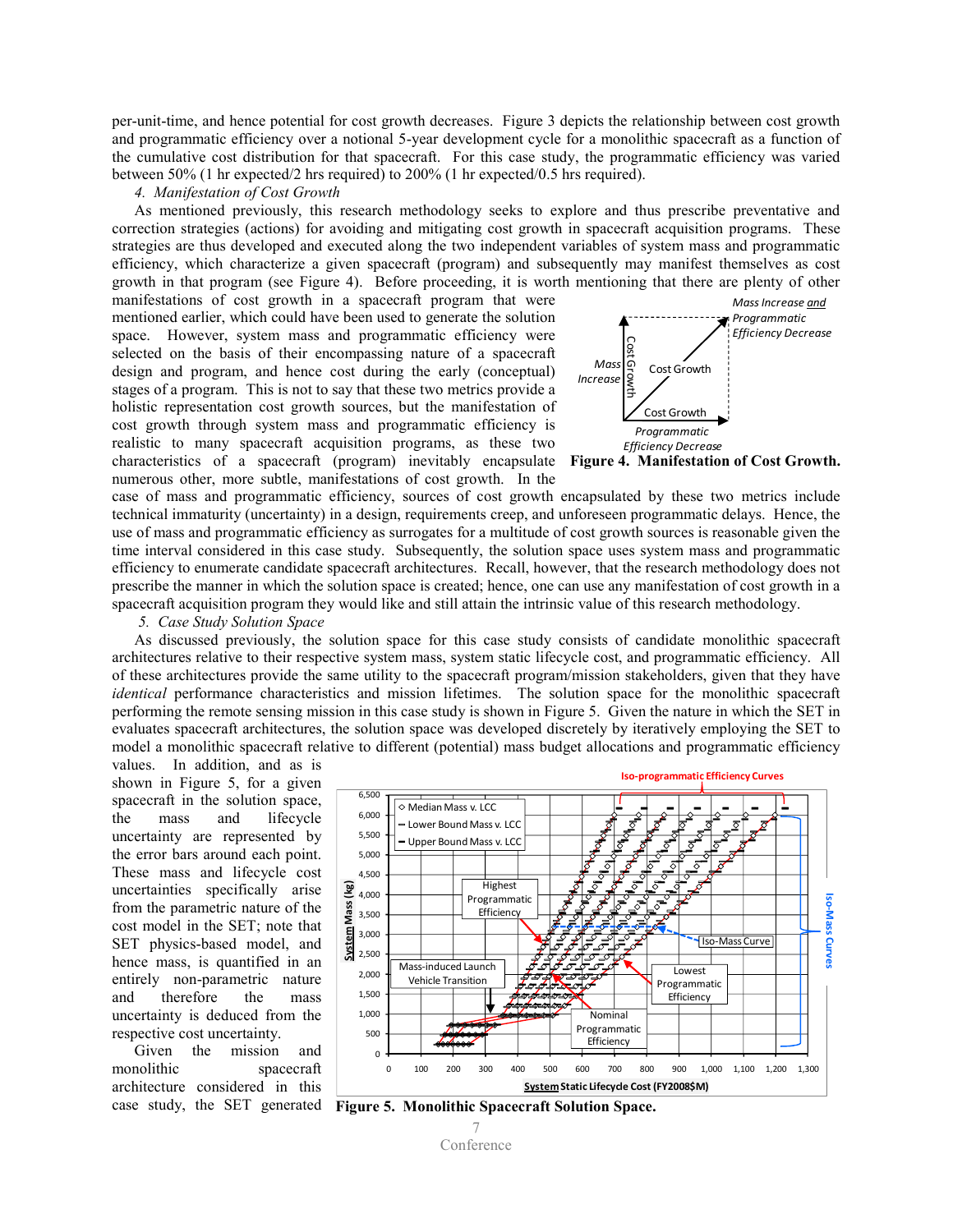the 168 spacecraft designs shown in the solution space in Figure 5 over the course of 4 days on the basis of varying the efficiency of the spacecraft program and the allowable mass budget. Things worth noting in Figure 5 are the isometric(iso)-programmatic efficiency and iso-mass curves. Intuitively, as the programmatic efficiency and spacecraft mass increase, the expected lifecycle cost of the spacecraft program increases. The other notable observation of the data presented in Figure 5 is that for a given programmatic efficiency, there is a discontinuity in transitioning from spacecraft mass budgets of 750 kg to 1000 kg. This discontinuity specifically arises because the increase in spacecraft mass from 750 kg to 1000 kg (and hence size) necessitates a change of launch vehicles. As such, the launch vehicle used by the monolithic spacecraft, when the spacecraft mass is less than or equal to 750 kg, is less expensive than the launch vehicle used when the spacecraft mass is greater than or equal to 1000 kg.

 Before moving to the next stage of the research methodology, it is important to recall the time constant associated with the data presented in Figure 5. The time interval considered in this case study is from program conception (NASA Pre-phase A) to EoL (NASA Phase F), hence the EoL projected spacecraft mass and lifecycle cost in Figure 5 is an estimate made relative to time  $T<sub>i</sub>$ , or program conception. Therefore, any preventative or corrective actions made on the basis of this information are applicable at time  $T_i$  only because as soon as time  $T_i$ passes, the data set in Figure 5 will need to be updated to account for program costs accrued since  $T_i$ .

#### F. Develop Cost Growth Avoidance and Mitigation Strategies (Preventative & Corrective Actions)

 The solution space characterizing the system mass and lifecycle cost, for a given programmatic efficiency, of the monolithic spacecraft performing the mission considered in this case study can be used to develop cost growth avoidance and mitigation strategies. These strategies will guide the evolving design of the spacecraft from  $T_i$  and  $T_f$ , based on current estimates of the spacecraft lifecycle cost and mass, the allocated cost budget for the program, and the programmatic efficiency, as are depicted in the solution space. The specific cost-growth avoidance and mitigation strategies may include preventative and corrective actions, which increase the probability that the program will come in under, or on budget. The preventative actions specifically prescribe mass and programmatic efficiency *margins* for the current design at  $T_i$  that will enable the spacecraft to evolve over the program and remain under budget. Analogously, corrective actions prescribe mass *reductions* or programmatic efficiency *increases* to prevent a currently expected cost overrun at  $T<sub>i</sub>$ , hence providing a specific set of actions (goals) for which the lifecycle cost of the program can be reduced.

 The synergy of the solution space generated in the previous step of the methodology and the introduction of a budget is a prescriptive framework for avoiding and mitigating cost growth. Subsequently, this synergy can be represented in numerous forms, each of which lends itself to the development of particular cost growth avoidance and mitigation strategies. Three such representations are provided in Figure 6, 7, and 8; Figure 6 depicts a twodimensional solution space and Figures 7 and 8 are an interpretation of Figure 6, which depict lifecycle cost contour curves and cost disparities, for a

given programmatic efficiency and system mass, respectively<sup>3</sup>.

 Figure 6 shows a notional spacecraft evolution path through the solution space at time  $T_i$ ; this is shown by the solid black line. One can envision that this line shows the evolving nature of the spacecraft (program) mass, lifecycle cost, and programmatic efficiency during the conceptual design stage. The motivation for showing a sample solution path through the solution space is that, in relation to the allowable budget (for this case study the budget is 700 FY2008\$M), the solution space can be divided into under budget and cost overrun regions. Subsequently,

<u>.</u>



Figure 6. Monolithic Spacecraft Solution Space Relative to the Budget.

 $3$  Figure 6, 7, and 8 were generated, in part, through a linear interpolation the discrete solution space shown in Figure 5.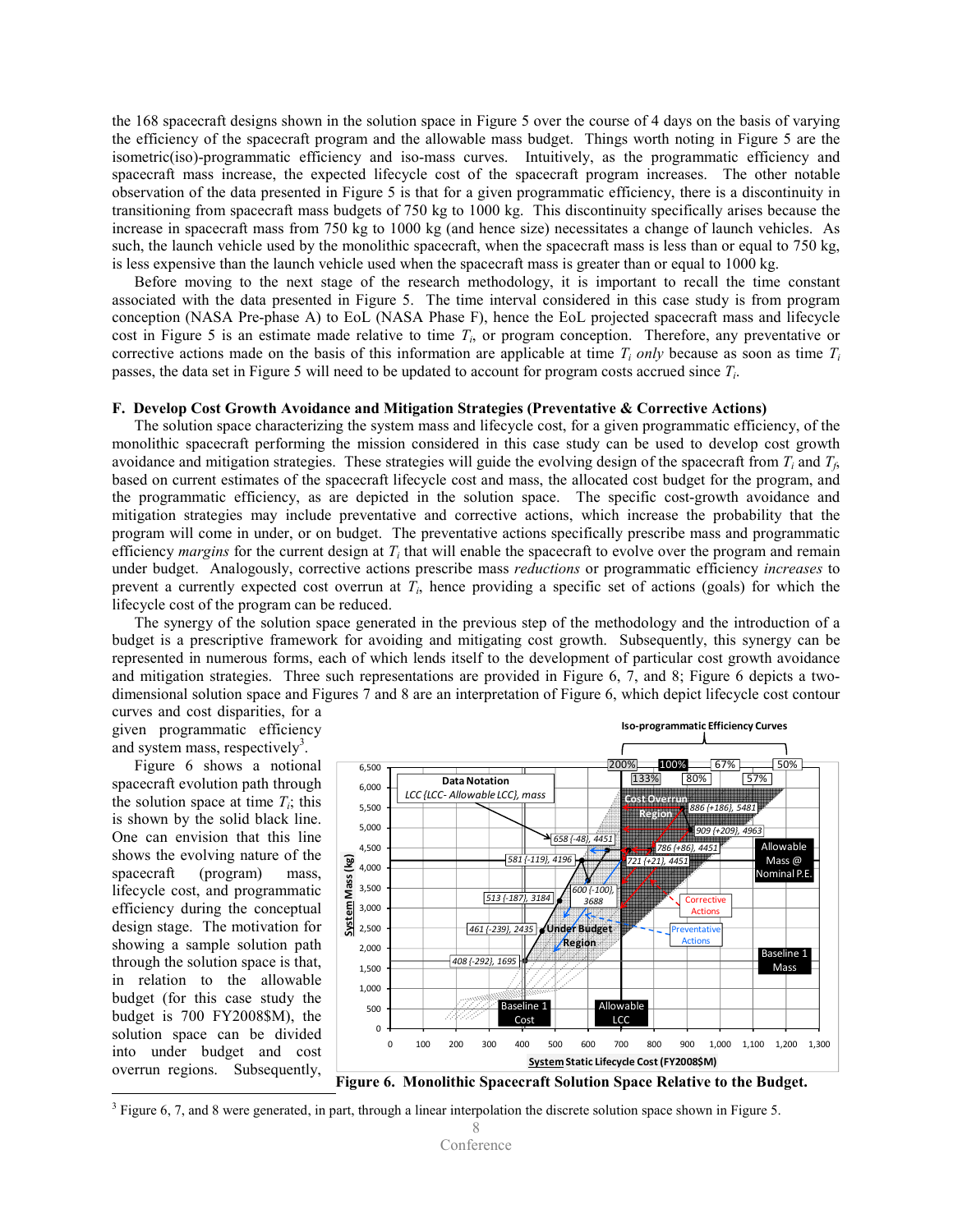relative to the budget and the estimated spacecraft (program) mass, lifecycle cost, and programmatic efficiency, a set of preventative or corrective actions may be developed to avoid or mitigate growth in the spacecraft program cost after time  $T_i$ . On the basis of the potential solution space path and budget shown in Figure 6, potential preventative

and correction actions are depicted as arrows in the figure. These actions may entail a reduction in the spacecraft mass or increase in programmatic efficiency to reduce the lifecycle cost of the monolithic spacecraft considered in this case study moving forward from time  $T_i$ .

 Figure 7 provides an interpretation of the solution space and budget represented in Figure 6 in which iso-cost curves are shown relative to the programmatic efficiency and mass of the spacecraft. Note, that in Figure 7, the iso-cost curves quantify the estimated lifecycle cost of the spacecraft at a given mass and programmatic efficiency. In this sense, Figure 7 provides a visually different



Figure 7. Monolithic Spacecraft Solution Space: Iso-cost Curves.

construct for developing cost growth avoidance and mitigation strategies, namely, from a constant-cost perspective. Using Figure 7, one can readily develop spacecraft (program) cost growth avoidance and mitigation strategies along constant lifecycle cost lines; hopefully, such that an amenable solution for the program between spacecraft mass and programmatic efficiency is reached.

Analogous to Figure 7, Figure 8 provides another interpretation of the solution space shown in Figure 6. The three axes in Figure 8 characterize the respective lifecycle cost, mass, and programmatic efficiency estimate for each potential candidate spacecraft (program) in the solution space. This three-dimensional representation thus leads to the creation of a solution surface. The shading of this surface is based on the lifecycle cost disparity of a given spacecraft (program); the lifecycle cost disparity is the difference between the estimated lifecycle cost and the allowable program budget (*i.e.*, 700 FY2008\$M). Hence, as the mass and programmatic efficiency increase, the

closer the surface shade will reflect be to the red portion of the electromagnetic spectrum.

 The motivation for using a solution surface such as that shown in Figure 8 is that it provides four dimensions of information to assist in developing cost-growth avoidance and mitigation strategies. Additionally, the solution surface can be used just as response surfaces are in multidisciplinary optimization; this meaning that the response surface is used for real-time decision-making regarding the system interest, as the surface already enumerates all potential (desirable) solutions (Hosder et



9 al., 2001). In this sense, the Figure 8. Monolithic Spacecraft Solution Space: Cost Disparity Gradient.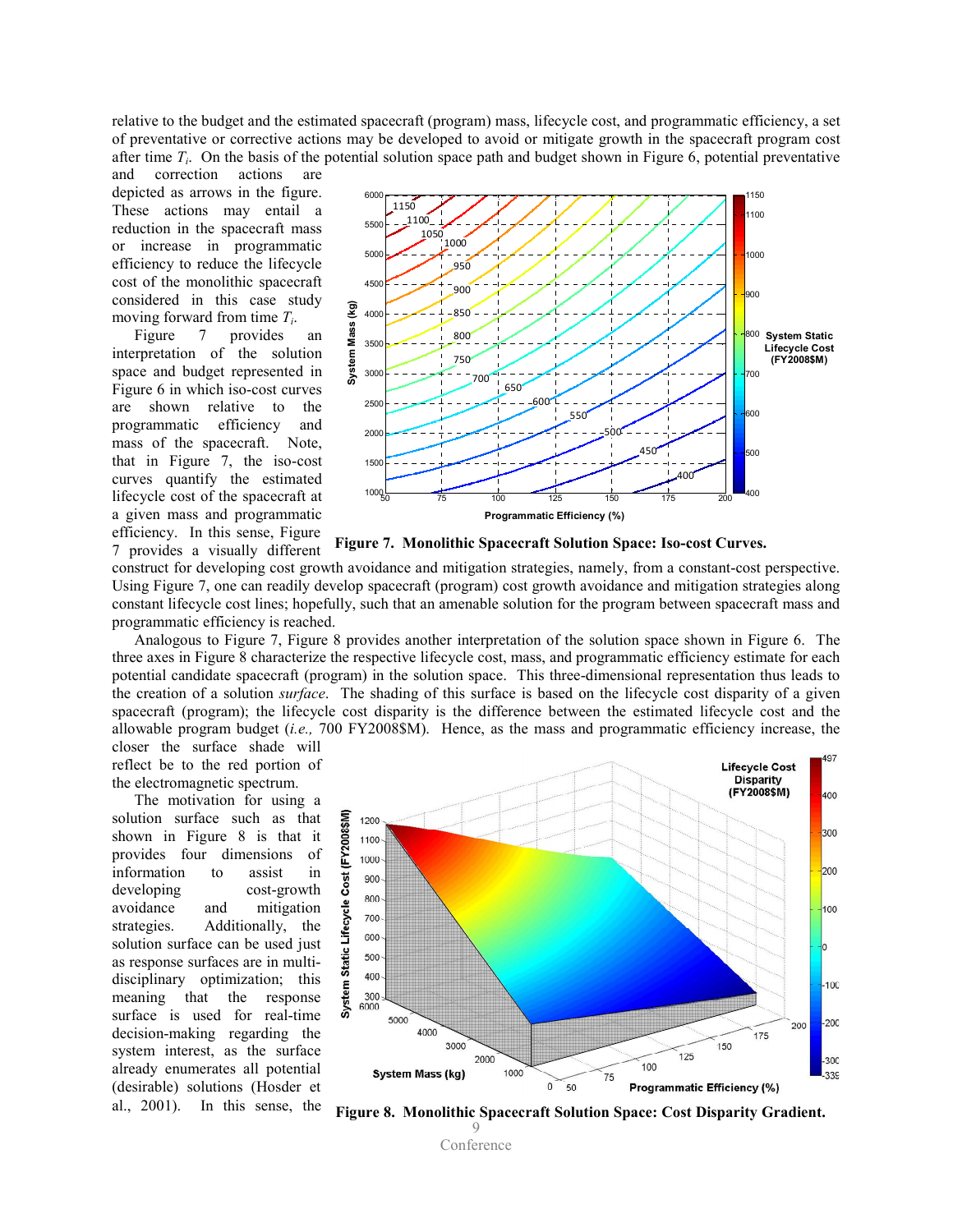solution surface provides a holistic representation of the system along four dimensions, which can be used to develop preventative and corrective actions for avoiding and mitigating cost growth in real-time, provided that these decisions are made at time  $T_i$ . It is apparent, however, that the solution surface in Figure 8 is not immediately constructive for making specific decisions along the dimensions lifecycle cost, mass, and programmatic efficiency, since the surface is not trivial to visually navigate. The caveat to this is that the solution surface, since it is a single plane in three dimensions, can actually be represented as a numerical equation of three variables: (1) lifecycle cost, (2) mass, and (3) programmatic efficiency; thereby making specific tradeoffs immediately calculable. (The lifecycle cost disparity could be readily ascertained from this equation by taking the difference between the estimated spacecraft cost and the allowable program budget.). If a solution space can be characterized by a single equation of the n independent variables, then it provides an extremely valuable tool for making decisions to avoid cost overruns.

## G. Generate Subsystem-Level Solution Space

 Analogous the process used to generate the spacecraft program solution space at the system-level, one can generate a set of subsystem-level spaces, which characterize the respective subsystems found in each candidate spacecraft architectures present in the system-level solution space. As elude to in Figure 9, the system-level solution space shown in Figures 5 can be decomposed to the subsystem level, thus providing solutions spaces for each of the monolithic spacecraft subsystems listed in Section C. The motivation for generating the various spacecraft subsystem-level spaces is that the specific cost-growth avoidance and mitigation strategies (i.e., preventative and corrective actions) developed at the system-level can directly prescribe cost growth avoidance and mitigation strategies for each of the respective subsystems in the spacecraft. In this sense, the subsystem solution spaces represent a decomposition of the system-level cost growth avoidance and mitigation strategies, which will

subsequently better enable program managers to readily allocate mass and cost budgets within the (subsystem) design teams in a given spacecraft development program.

Generating the solution spaces at the subsystem-level is identical to generating solution spaces at the system-level. For a given spacecraft (program), the subsystem solution spaces can be created by simply decomposing and representing the spacecraft by its respective subsystems. The caveat to generating the subsystem solution spaces is that one of the  $n$  dimensions used to represent the space needs to be a systemlevel metric, as this will allow decisions made in the system-level domain to be



accurately mapped to each respective Figure 9. Monolithic Spacecraft Subsystem Solution Spaces.

constituent of the subsystem domain. For this particular case study, subsystem-level solution spaces were generated for the monolithic spacecraft subsystems enumerated in Section C. Note that one can readily develop cost growth avoidance and mitigation strategies at the subsystem-level, which can then be mapped to, and thereby drive cost growth strategies at, the system-level; this in turn being especially important for spacecraft with technologically volatile subsystems or payloads.

# VI. Discussion

 The discussion of the methodology developed through this research effort is incomplete without noting the inherent limitations of, and contributions provided by, the methodology. However, regardless of these limitations and contributions, the research methodology does yield insights that can lead to the avoidance and mitigation of cost growth in spacecraft acquisition programs, especially during the early stages of the program lifecycle; this in turn being the point in which the majority of a program's cost is committed (Fabrycky & Blanchard, 1991).

 The prescriptive cost growth avoidance and mitigation methodology presented and demonstrated herein has several notable limitations. The first of these is that the methodology will likely take more time to execute than other methodologies addressing cost growth in spacecraft acquisition programs, which rely on analogies to historical spacecraft. In this research methodology, generating the solution spaces, which are required to develop cost growth avoidance and mitigation strategies, is not a trivial process, depending on the time in a spacecraft program in which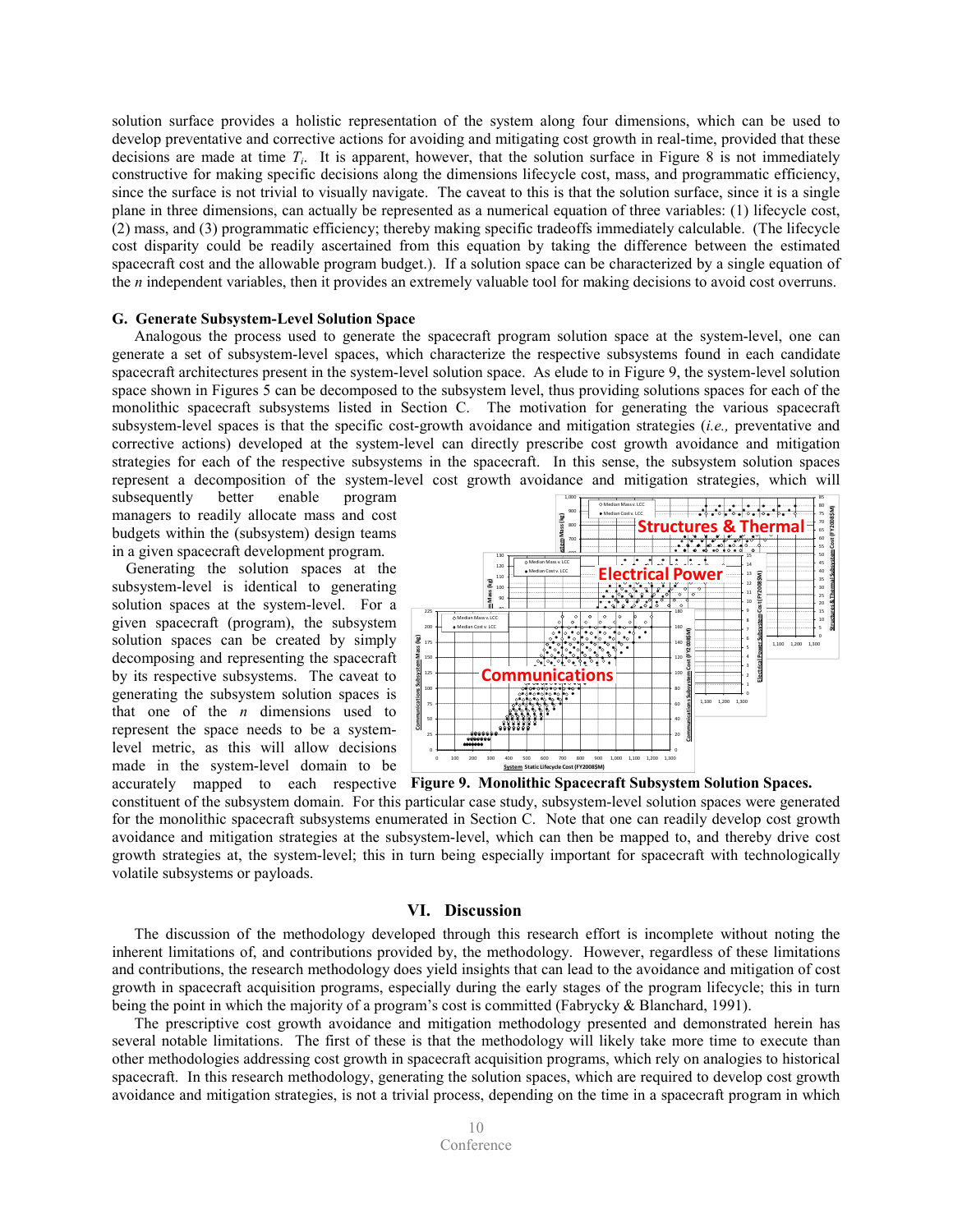these solution spaces are generated. As a subsequent result, this research methodology may provide the most utility to a program manager during the early stages of a program when the solution spaces can be generated in a timeefficient manner. The second limitation of this research methodology, which is subsequently shared by all other methodologies addressing spacecraft cost growth, is that it provides no guarantee that cost overruns will not occur in a given spacecraft acquisition program. To mitigate this limitation, this research methodology emphasizes the continual provision of prescriptions for avoiding cost growth, rather than assigning a single percentage probability of completion value, or "lump sum" increase to the cost of given spacecraft program, as many other cost growth methodologies do. Depending on how active one wants to be in stemming cost growth in a given spacecraft acquisition program, these percentage probability and "lump sum" cost growth assignments are likely inadequate due to their entirely non-descriptive nature of the actual sources of cost growth in a program.

 The remaining foreseen limitation of this research methodology arises from a situation in which, at a given time in a program lifecycle, the budget is not sufficient to avoid cost overruns; sometimes this reality is all but unavoidable given an organization's limited resources. If this is the case, this research methodology would show that corrective actions need to occur to reduce the budget of the program, however, in reality these corrective actions would need to be retroactive to actually reduce the program cost to an amount below its respective budget. This last limitation, which cannot be controlled by this or any other methodology addressing cost growth in spacecraft acquisition programs, provides the exact motivation for allocating system budgets (reserves) actively throughout the lifecycle of the program. It is therefore of most importance, in terms of avoiding cost growth, to quantitatively understand what and how much should be budgeted as well as providing a means for effectively managing the budgets such that the relationship between all budgets at the system, subsystem, etc.-level can be known accurately and readily over the lifecycle of a program. This last point happens to enumerate an especially important attribute of this research methodology, which is its provision of information to allow such budgets to be made and effectively managed over a program lifecycle, far better so than such provisions made by any other cost growth methodology.

The prescriptive cost growth avoidance and mitigation methodology presented and demonstrated herein provides several unique contributions to the field of cost growth assessment. The first of these contributions originates from the radically different philosophy of spacecraft cost growth adopted by this research, which leads to the methodology from inheriting the assumption made by the most prominent cost growth methodologies: cost growth in spacecraft acquisition programs can be appropriately addressed through comparison to historical spacecraft programs (i.e., by analogy). Another contribution of this research methodology is that it provides a manner to potentially avoid but, at the very least, mitigate cost growth in an unconstrained manner by encouraging individual creativity as a means for populating and carrying out the constituents of the methodology represented in Figure 1. This latter point assuredly increases the applicability to the methodology to other system acquisition and program domains. To this end, the methodology is repeatable and extensible to any system (or program) with respect to any metrics characterizing that system, one need not be constrained to the four metrics found in the case study herein.

The remaining contribution of this research methodology builds on the previously mentioned contribution which is that this methodology avoids the crucial limitation possessed all cost growth methodologies relying on analogies to historical spacecraft programs, in any capacity. This contribution serves as a pivotal source of differentiation for this research and subsequent methodology, since it is not tied to the assumption that appropriate historical analogies to the spacecraft acquisition program of interest always exist. Therefore, this research methodology is the sole cost growth methodology that can be used to appropriately avoid and mitigate cost growth in acquisition programs for highly innovative (and even unprecedented) spacecraft acquisition programs.

# VII. Conclusion

The methodology developed and demonstrated through this research effort offers a unique prescriptive approach for avoiding and mitigating cost growth in spacecraft acquisition programs, which is applicable over the entirety of a program lifecycle. Subsequently, this research methodology is philosophically different from all other cost growth methodologies because of its *prescriptive* nature. However, it is important to recognize that despite this research methodology's uniqueness, it achieves the same fundamental objective of all cost growth methodologies, which is a reduction in the probability that a spacecraft acquisition program will experience cost growth. And, as mentioned previously, while there are notable contributions made through this research methodology, there are also important limitations to be observed. Therefore, it is in recognizing both these contributions and limitations that one comes to understand the complementary, rather than competitive nature of this research methodology with other methodologies addressing cost growth in spacecraft programs. As such, the best prescription for avoiding and mitigating cost growth in spacecraft acquisition programs will come from an educated confluence of recommendations put forth by multiple cost growth methodologies, including this one.